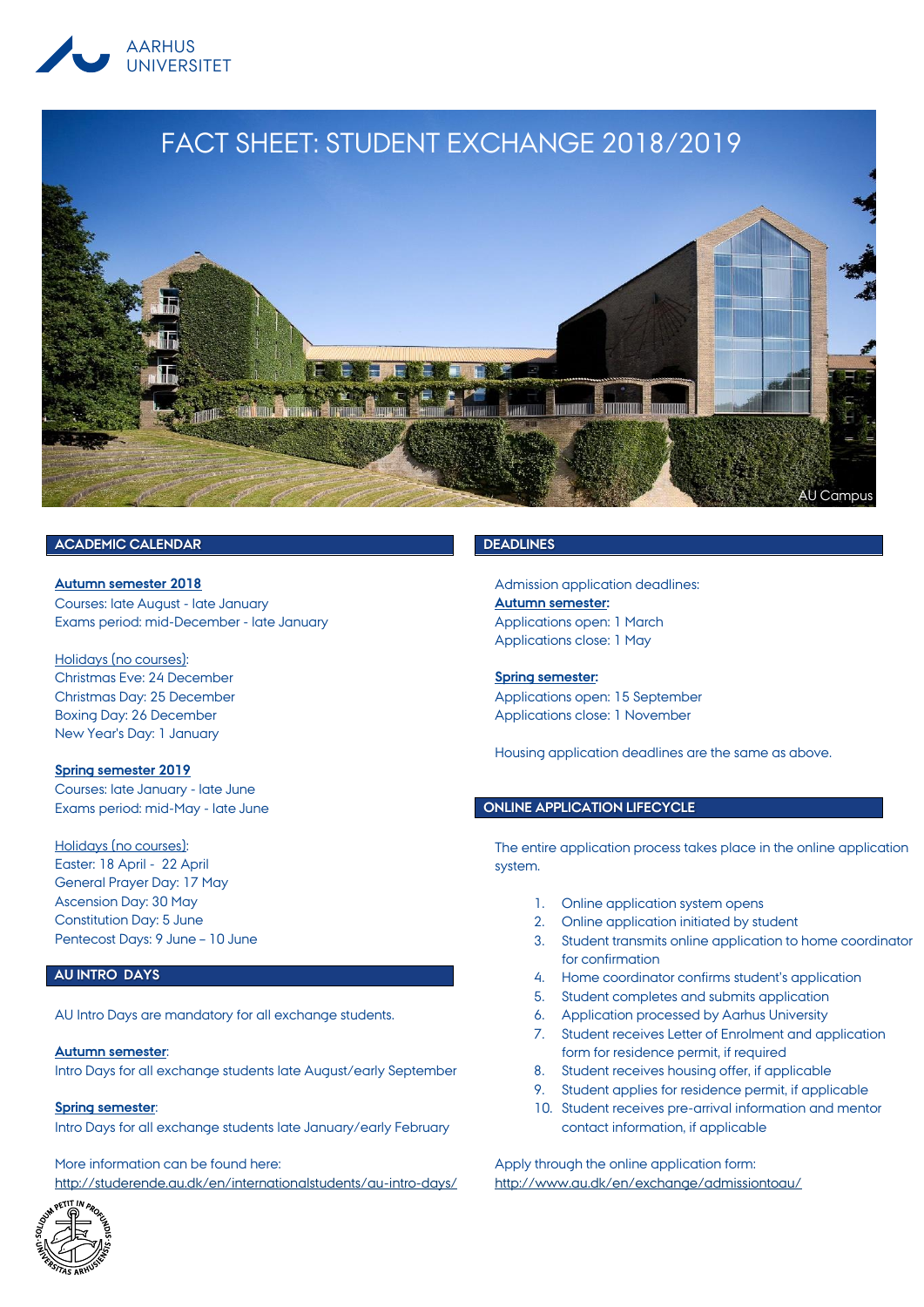

#### **ECTS AND MARKS**

Course workload is expressed in ECTS.

Full-time study is equivalent to 30 ECTS per semester (One academic year is 60 ECTS)

Danish marks and corresponding ECTS marks are as follows:

12 is the highest mark. 02 is the minimum passing mark.

More information can be found at:

[http://www.au.dk/en/exchange/courseinformation/examsandgr](http://www.au.dk/en/exchange/courseinformation/examsandgrading/) [ading/](http://www.au.dk/en/exchange/courseinformation/examsandgrading/)

# **LANGUAGE REQUIREMENTS**

Proficiency in English or Danish depending on the courses chosen. Exchange students at AU are expected to have English language qualifications comparable to for example TOEFL test results of at least 560 (paper based test) or 83 (internet based test). IELTS test with a minimum score of 6.5 points.

Applicants within the Faculty of Science and Technology, Faculty of Arts (courses offered by the English Dept. only) and Faculty of Health are required to provide language documentation.

For more information please consult:

http://www.au.dk/en/exchange/courseinformation/languagerequirements/

## **TRANSCRIPT OF RECORDS**

Transcript of academic records will be sent approximately two months after the end of exams.

#### **COURSES**

A wide variety of courses are taught in English, however, the selection of courses varies from semester to semester. Please make your course selection from the course catalogue at <http://kursuskatalog.au.dk/en/>

Courses are assessed at different ECTS values, as listed in the course catalogue. Please note that students are normally required to be studying full-time, i.e. 30 ECTS per semester.

#### **HOUSING**

The International Centre offers housing service to all exchange students. For more information, please see:

<http://www.au.dk/en/internationalcentre/housing/>

The application for housing is integrated into the admission application and is optional.

#### **ESTIMATED COST OF LIVING**

Cost estimates per month:

| Housing:              | 350-600 Euro |
|-----------------------|--------------|
| Meals:                | 200 Euro     |
| Books:                | 40 Euro      |
| Local transportation: | 50 Euro      |
|                       |              |

| <b>Estimated per month:</b><br>Approx. 890 Euro |
|-------------------------------------------------|
|-------------------------------------------------|